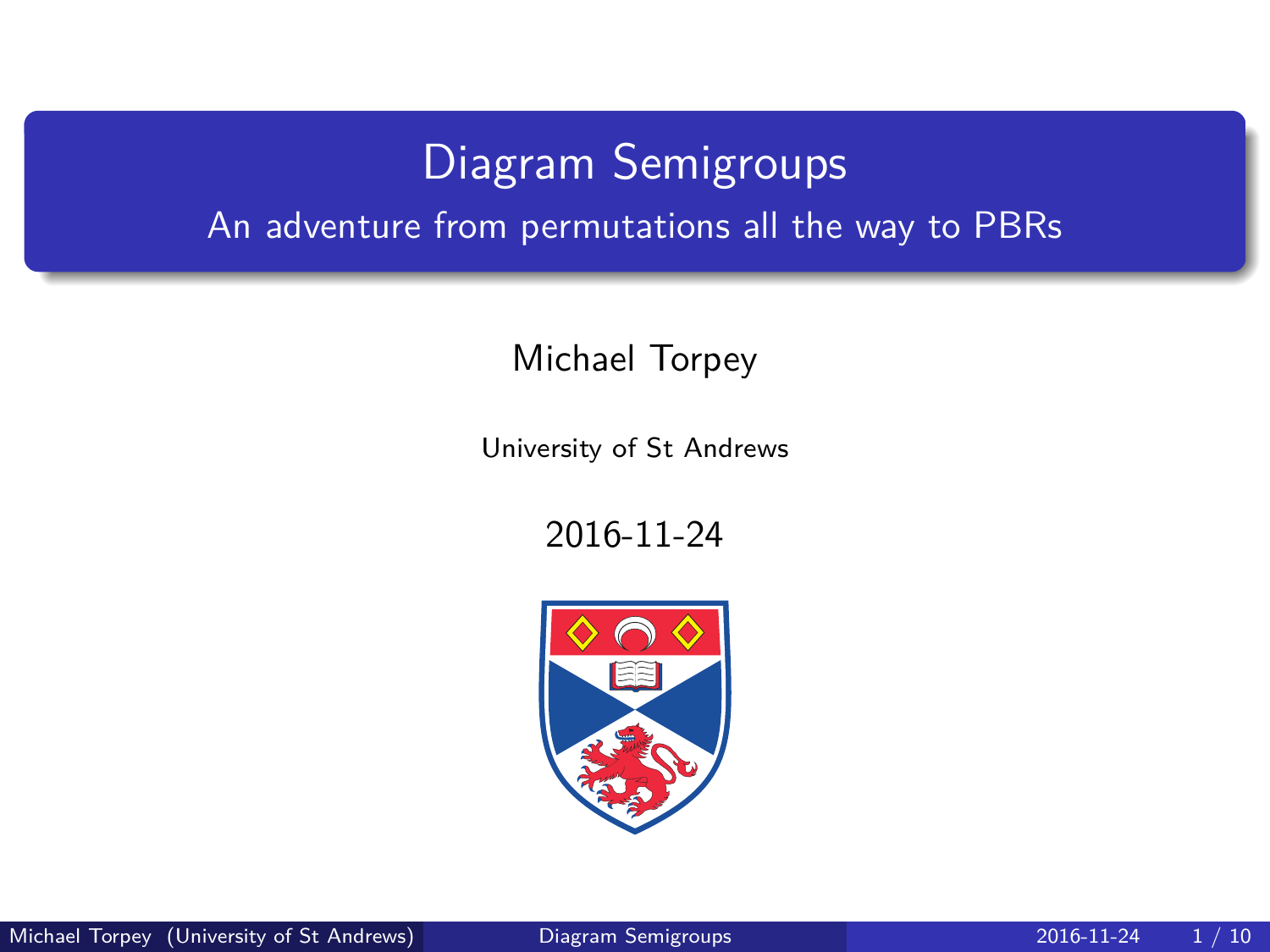### **Permutations**

 $S_n$  – the symmetric group – the set of all permutations on  $\mathbf{n} = \{1 \dots n\}$ together with the operation of concatenation.

Permutation – a bijective function  $\sigma : X \to X\{1 \dots n\} \to \{1 \dots n\}$ **n**  $\to$  **n**.

A permutation can be written:

- in two-row notation,  $\begin{pmatrix} 1 & 2 & 3 & 4 & 5 \ 1 & 3 & 2 & 5 & 4 \end{pmatrix}$
- $\bullet$  in disjoint cycle notation,  $(2\ 3)(4\ 5)$
- $\bullet$  as a diagram,  $\int \sqrt{\phantom{a}} \times$

Multiplication by concatenating diagrams:

$$
\bigcup_{i=1}^{n} \bigotimes_{i=1}^{n} X_{i} = X_{i} \text{ and } X_{i} = X_{i} \text{ and } X_{i} = X_{i} \text{ and } X_{i} = X_{i} \text{ and } X_{i} = X_{i} \text{ and } X_{i} = X_{i} \text{ and } X_{i} = X_{i} \text{ and } X_{i} = X_{i} \text{ and } X_{i} = X_{i} \text{ and } X_{i} = X_{i} \text{ and } X_{i} = X_{i} \text{ and } X_{i} = X_{i} \text{ and } X_{i} = X_{i} \text{ and } X_{i} = X_{i} \text{ and } X_{i} = X_{i} \text{ and } X_{i} = X_{i} \text{ and } X_{i} = X_{i} \text{ and } X_{i} = X_{i} \text{ and } X_{i} = X_{i} \text{ and } X_{i} = X_{i} \text{ and } X_{i} = X_{i} \text{ and } X_{i} = X_{i} \text{ and } X_{i} = X_{i} \text{ and } X_{i} = X_{i} \text{ and } X_{i} = X_{i} \text{ and } X_{i} = X_{i} \text{ and } X_{i} = X_{i} \text{ and } X_{i} = X_{i} \text{ and } X_{i} = X_{i} \text{ and } X_{i} = X_{i} \text{ and } X_{i} = X_{i} \text{ and } X_{i} = X_{i} \text{ and } X_{i} = X_{i} \text{ and } X_{i} = X_{i} \text{ and } X_{i} = X_{i} \text{ and } X_{i} = X_{i} \text{ and } X_{i} = X_{i} \text{ and } X_{i} = X_{i} \text{ and } X_{i} = X_{i} \text{ and } X_{i} = X_{i} \text{ and } X_{i} = X_{i} \text{ and } X_{i} = X_{i} \text{ and } X_{i} = X_{i} \text{ and } X_{i} = X_{i} \text{ and } X_{i} = X_{i} \text{ and } X_{i} = X_{i} \text{ and } X_{i} = X_{i} \text{ and } X_{i} = X_{i} \text{ and } X_{i} = X_{i} \text{ and } X_{i} = X_{i} \text{ and } X_{i} = X_{i} \text{ and } X_{i} = X_{i} \text{ and } X_{i} = X_{i}
$$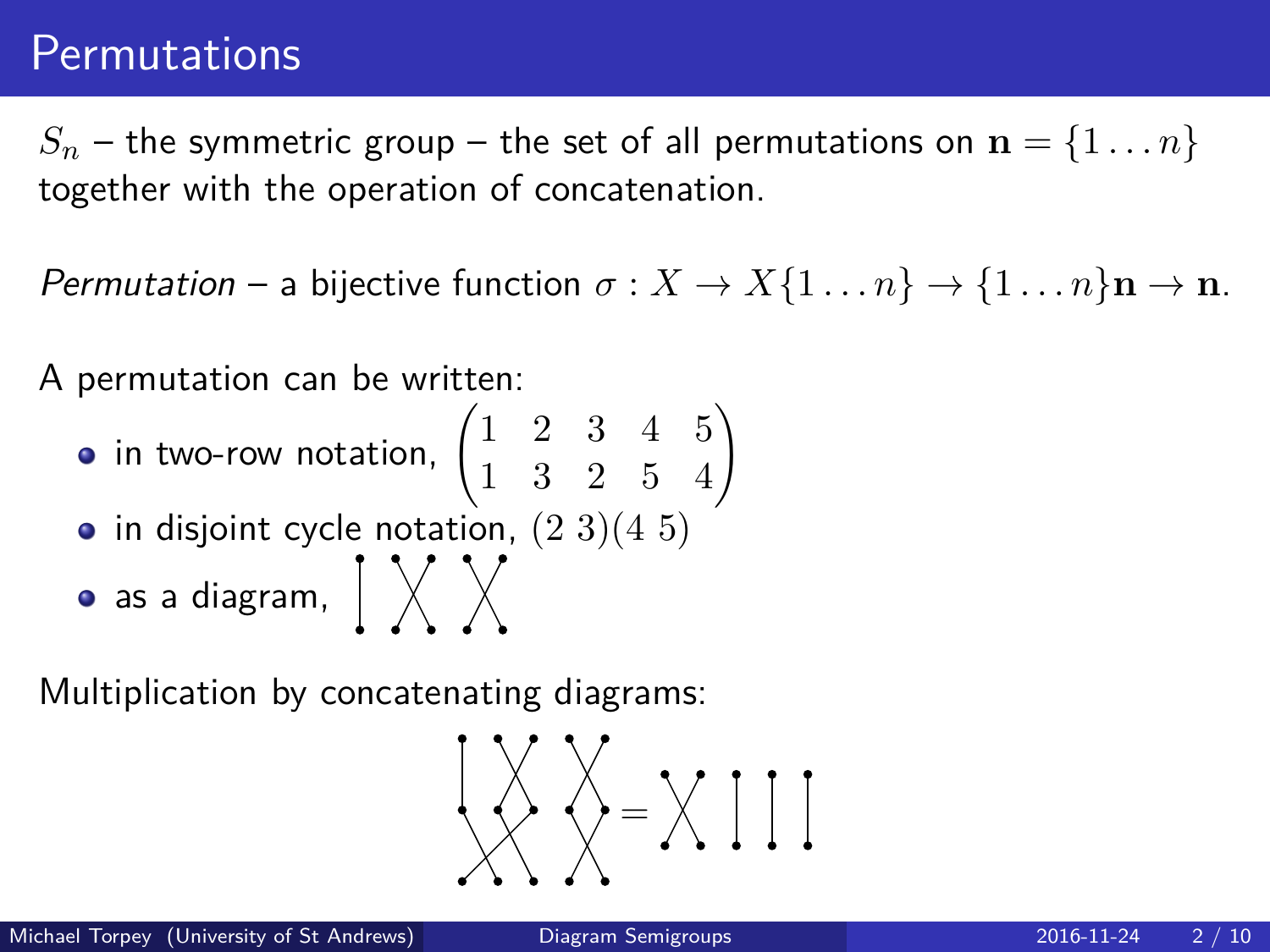## **Transformations**

Transformation – **any** function  $\sigma : \mathbf{n} \to \mathbf{n}$ .

*T<sup>n</sup>* – the full transformation monoid

$$
\alpha = \begin{bmatrix} 1 & 1 \\ 1 & 1 \end{bmatrix}, \qquad \beta = \begin{bmatrix} 1 & 1 \\ 1 & 1 \end{bmatrix}
$$

Calculate:

*αβ* = = *, βα* = *, α*<sup>2</sup> =

 $\ker(\alpha) = \{\{1,3\},\{2\},\{4,5\}\}, \text{im}(\alpha) = \{1,3,5\},\$ 

$$
\ker(\beta) = \{\{1, 3, 4\}, \{2\}, \{5\}\}, \, \text{im}(\beta) = \{1, 3, 5\}.
$$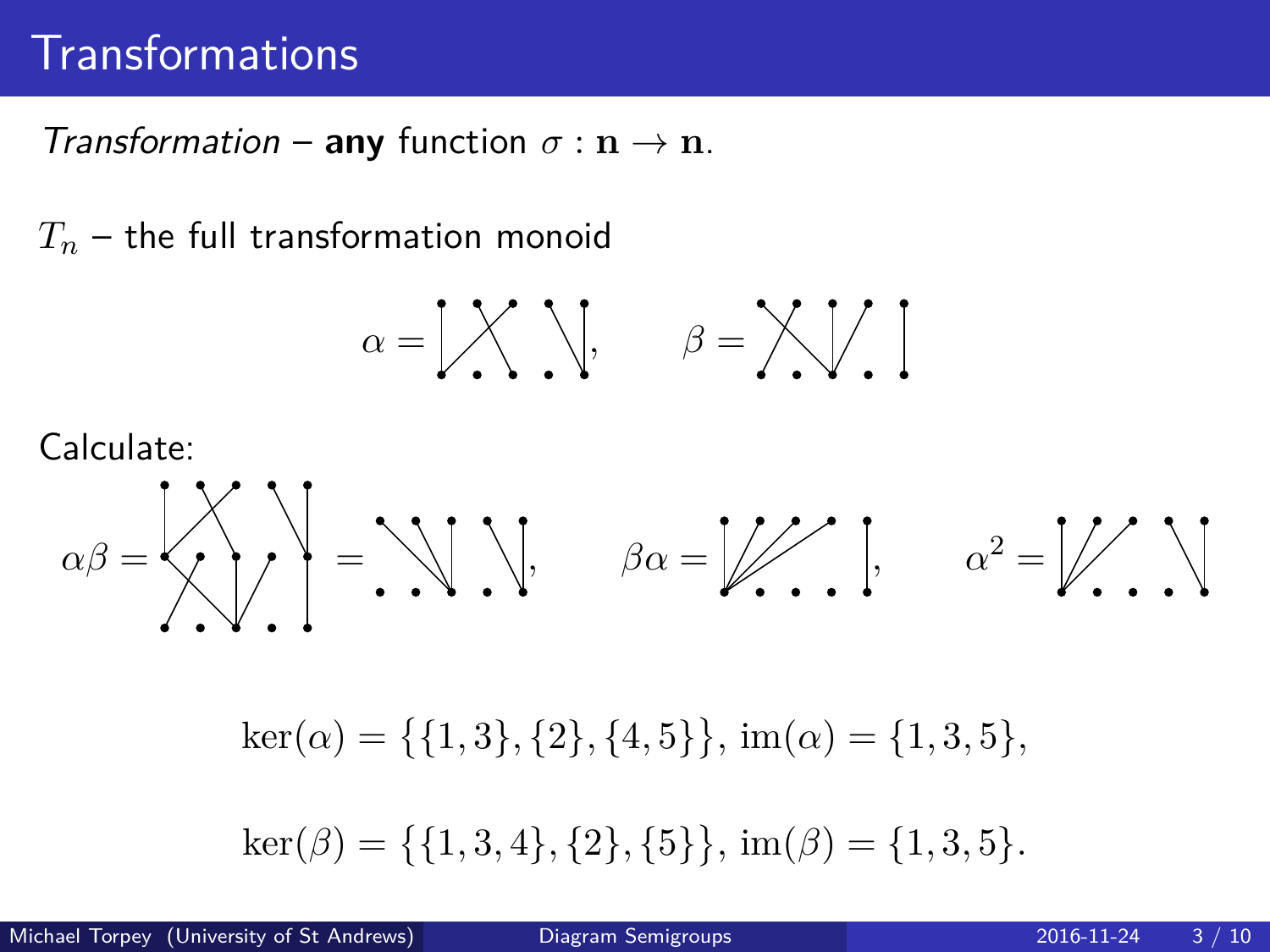### Partial permutations

Partial permutation – a bijective function  $\sigma: X \to Y$ , where  $X, Y \subseteq \mathbf{n}$ .

 $I_n$  – the symmetric inverse monoid



Calculate:



 $dom(\alpha) = \{1, 4, 5\},$   $codom(\alpha) = \{2, 4, 5\},$ 

 $dom(\beta) = \{1, 2, 5\},$   $codom(\beta) = \{1, 2, 3\}.$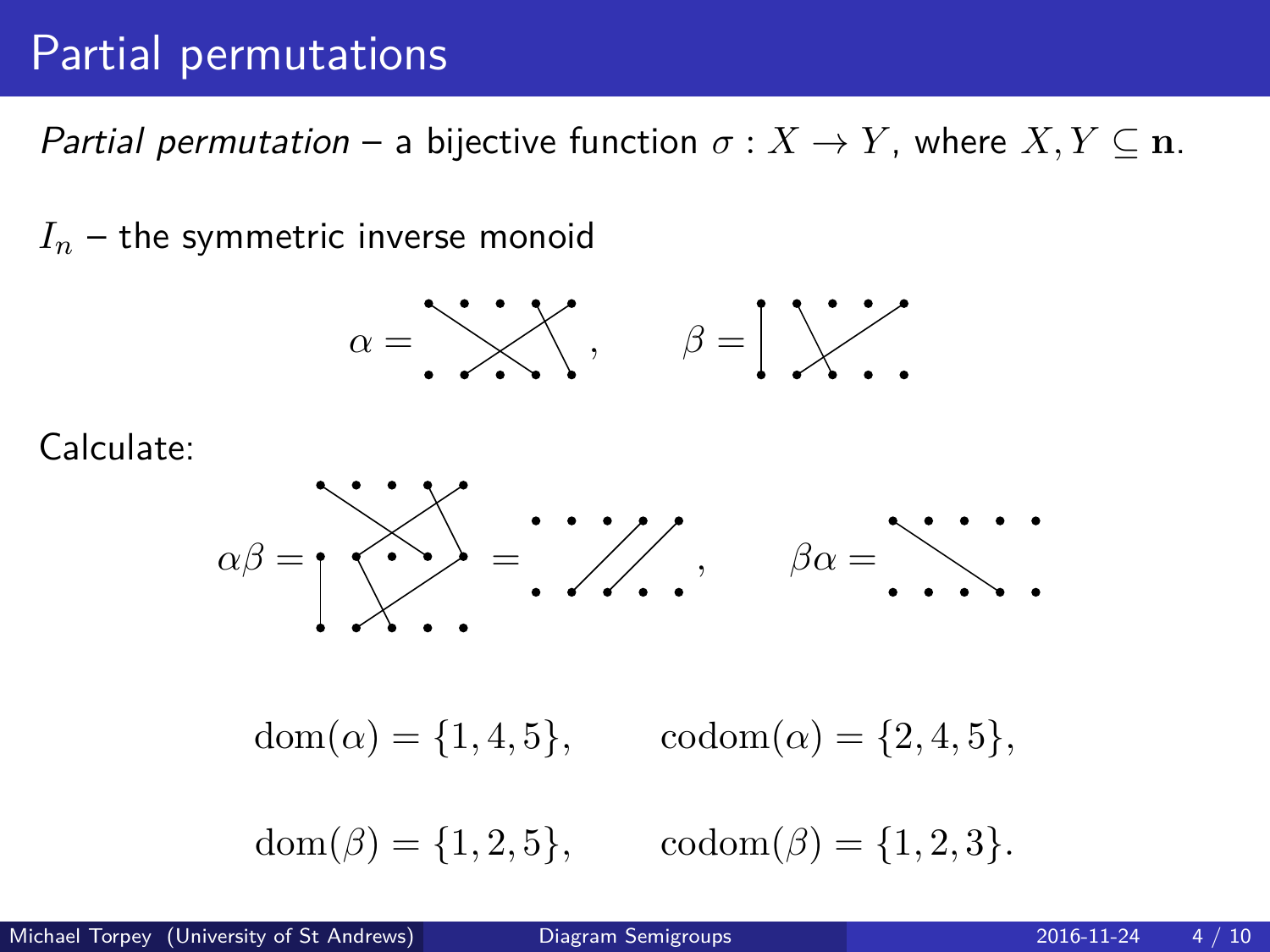#### Partial transformation – **any** function  $\sigma : X \to Y$ , where  $X, Y \subseteq n$ .

 $PT_n$ 

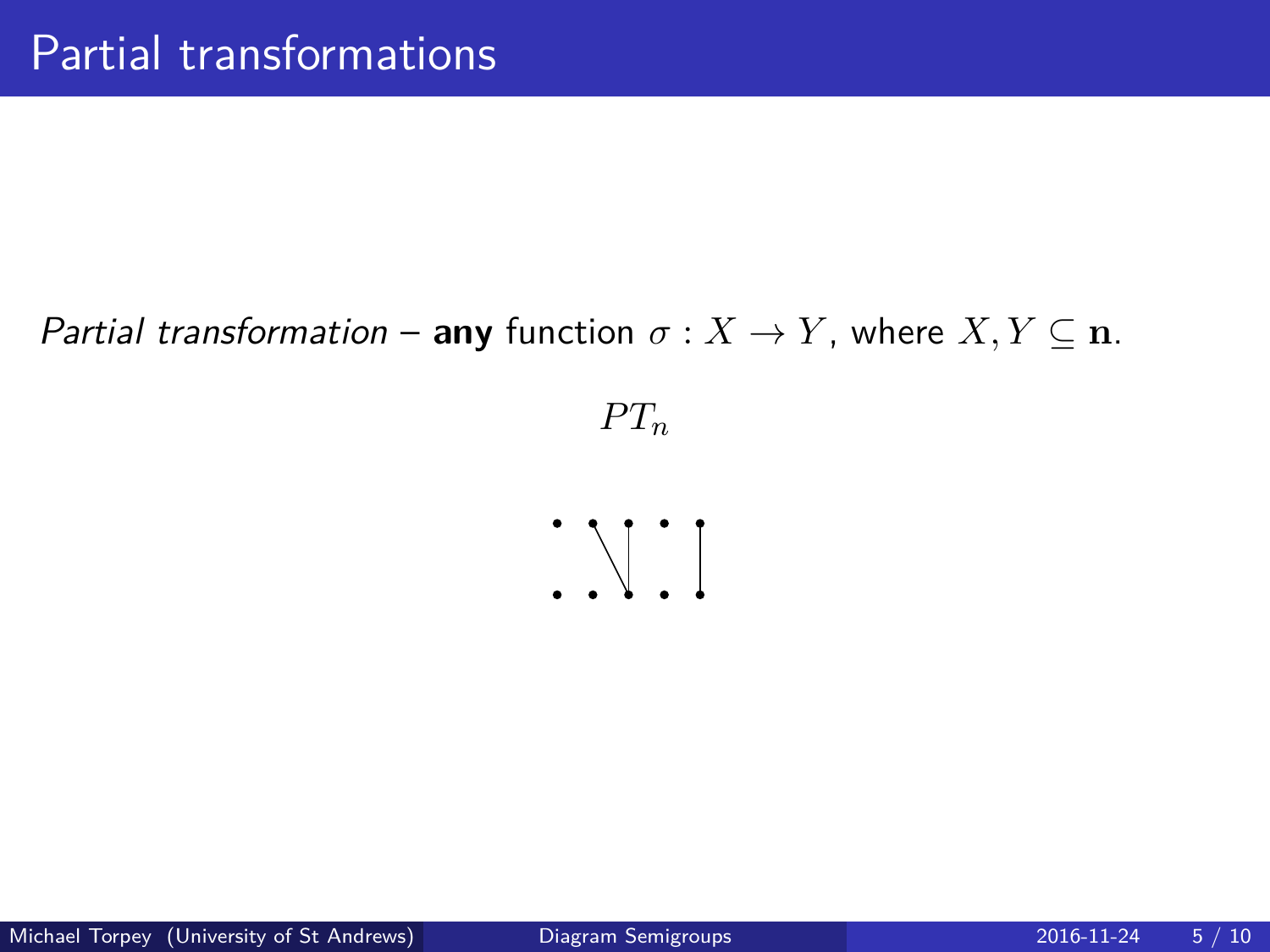## Brauer diagrams

 $\mathfrak{B}_n$  – the Brauer monoid

$$
\alpha = \begin{bmatrix} 1 & \cdots & \cdots \\ 1 & \cdots & \cdots \end{bmatrix}, \quad \beta = \begin{bmatrix} 1 & \cdots & \cdots \\ 0 & \cdots & \cdots \\ 0 & 1 & \cdots & \cdots \end{bmatrix}
$$

Brauer diagram – any partition of  $\mathbf{n} \cup \mathbf{n}'$  into pairs.

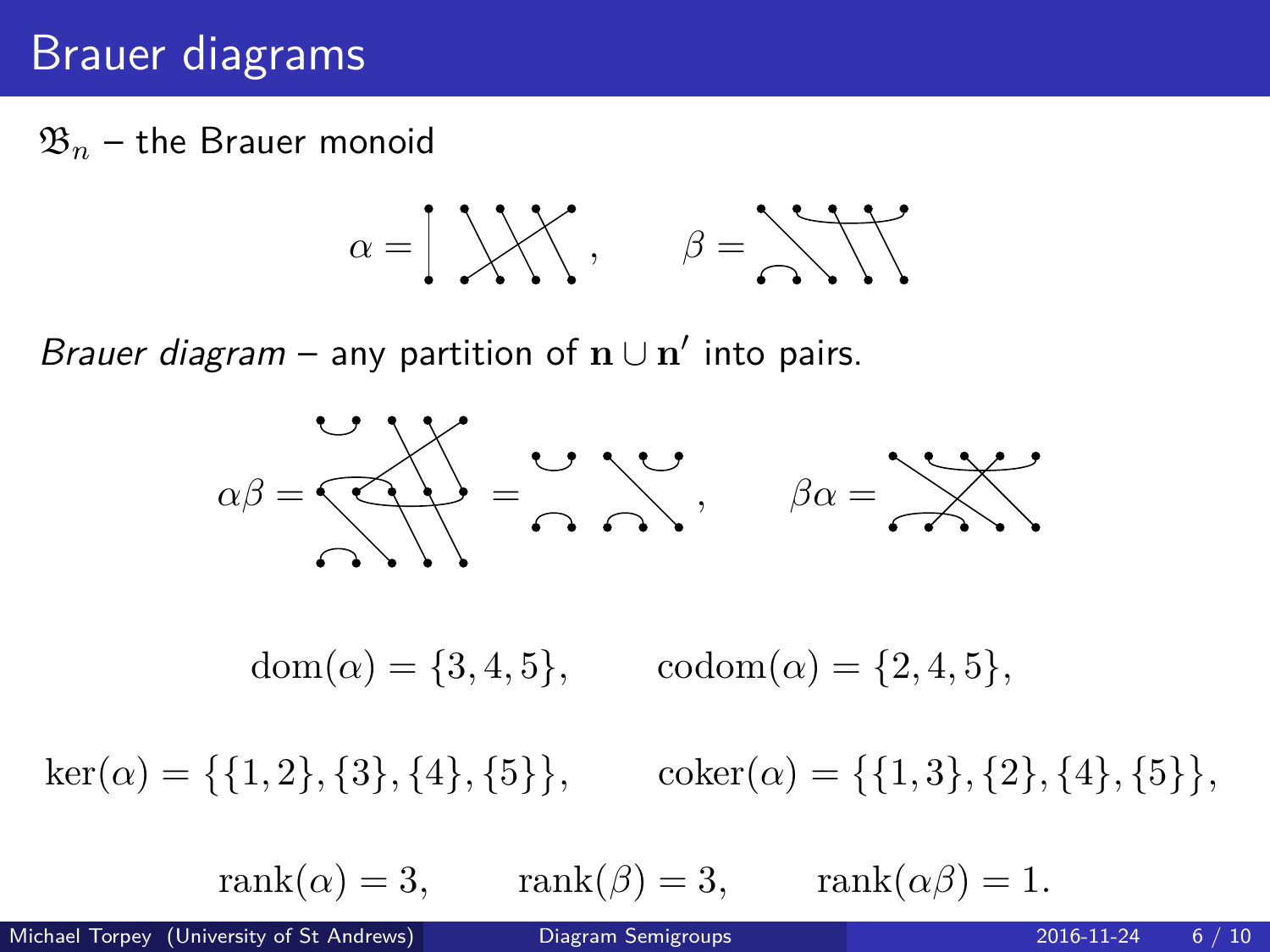#### Partial Brauer diagram – any partition of  $n ∪ n'$  into pairssets of size up to 2.

 $P\mathfrak{B}_n$ 

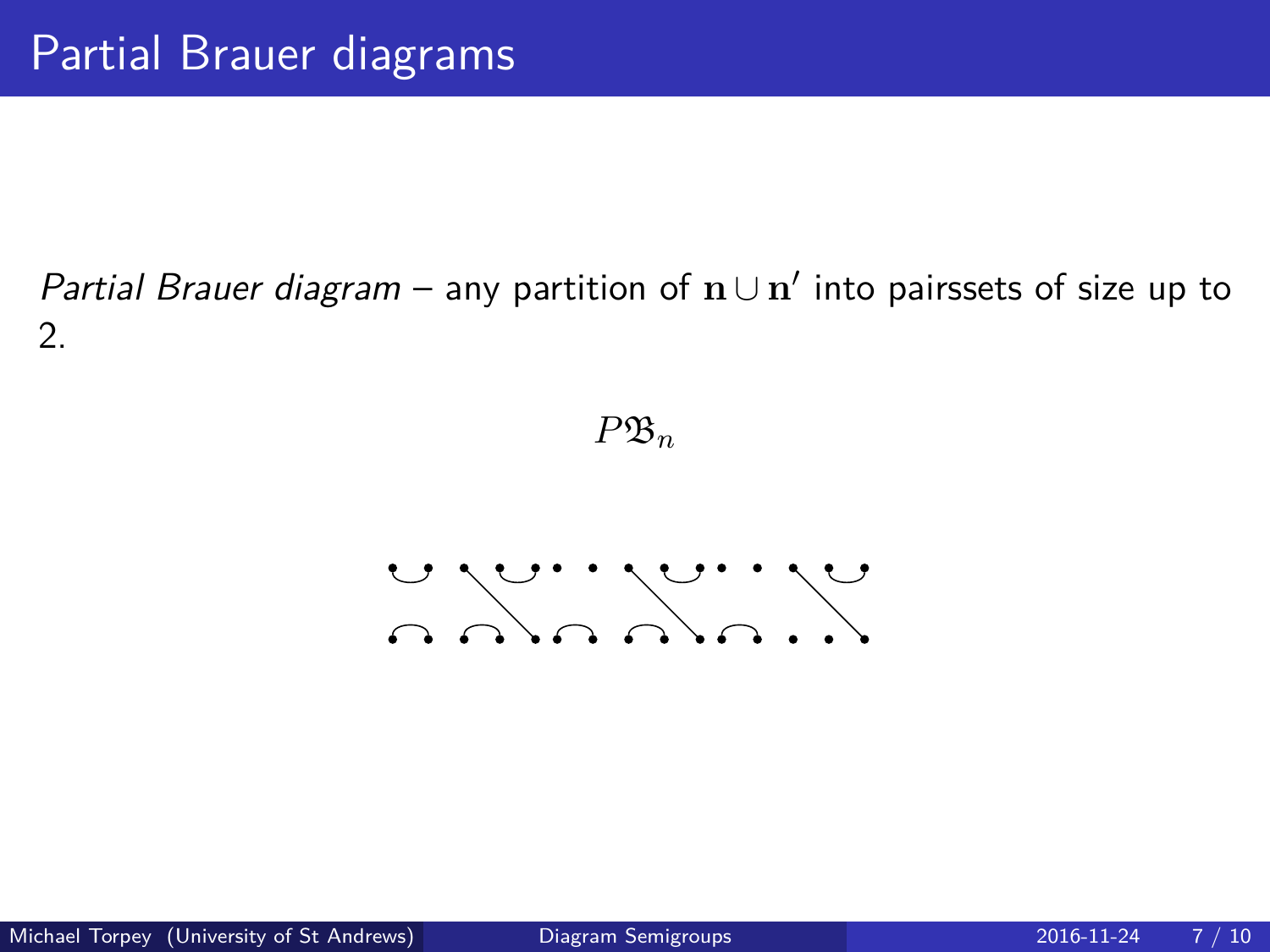$P_n$  – the partition monoid Bipartition – any equivalence relation on  $\mathbf{n} \cup \mathbf{n}'$ .

$$
\alpha = \left| \bigwedge^{\bullet} \left[ \bigwedge^{\bullet} \right] \right|, \qquad \beta = \left| \bigwedge^{\bullet} \bigwedge^{\bullet} \right|.
$$

$$
\alpha\beta=\begin{matrix}\cdot&\cdot\cdot\cdot\\ \cdot&\cdot\cdot\\ \cdot&\cdot\cdot\end{matrix}=\begin{matrix}\cdot&\cdot\cdot\\ \cdot&\cdot\\ \cdot&\cdot\end{matrix}=\begin{matrix}\cdot&\cdot\cdot\\ \cdot&\cdot\\ \cdot&\cdot\end{matrix},\qquad\beta\alpha=\beta.
$$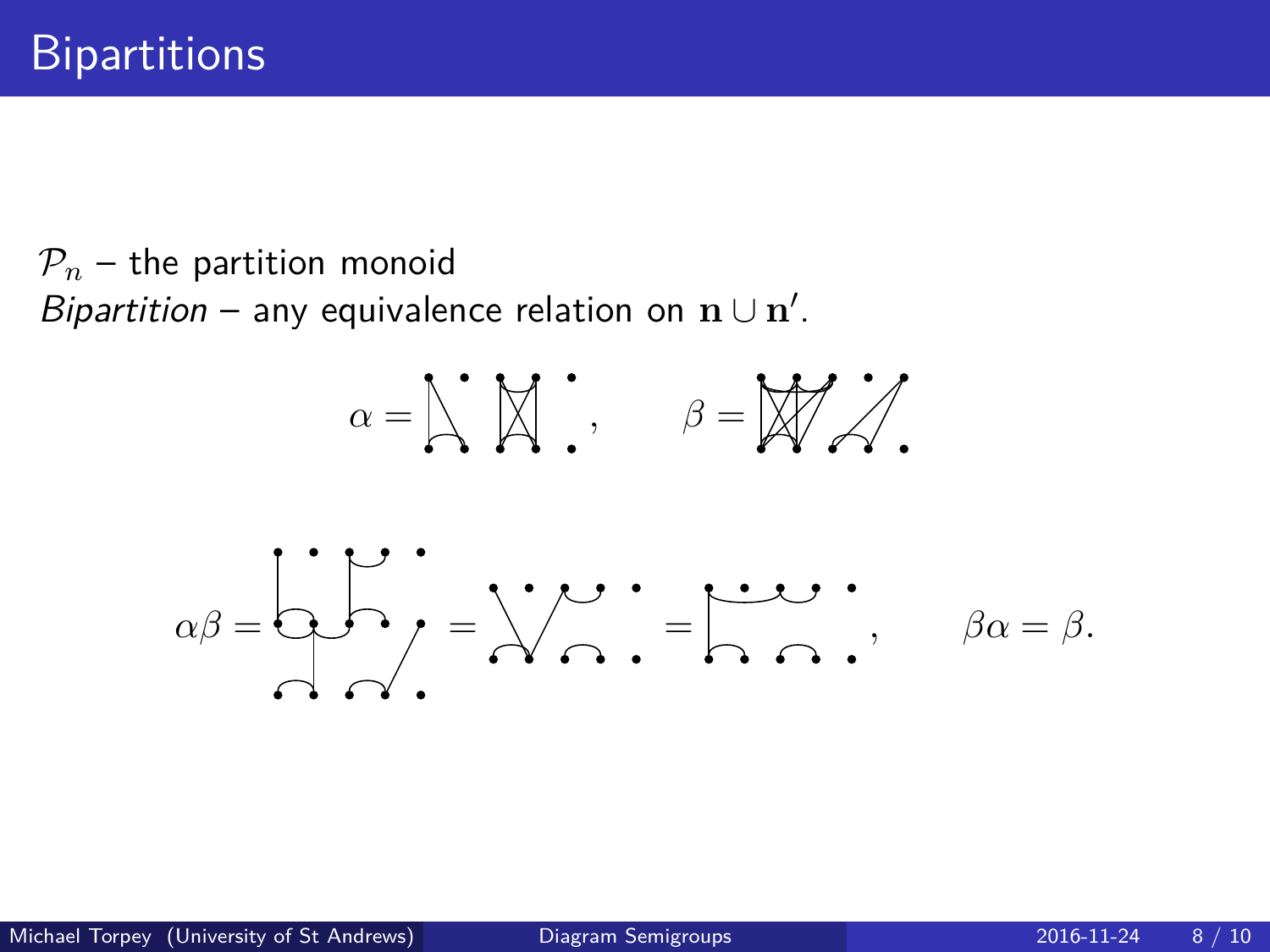